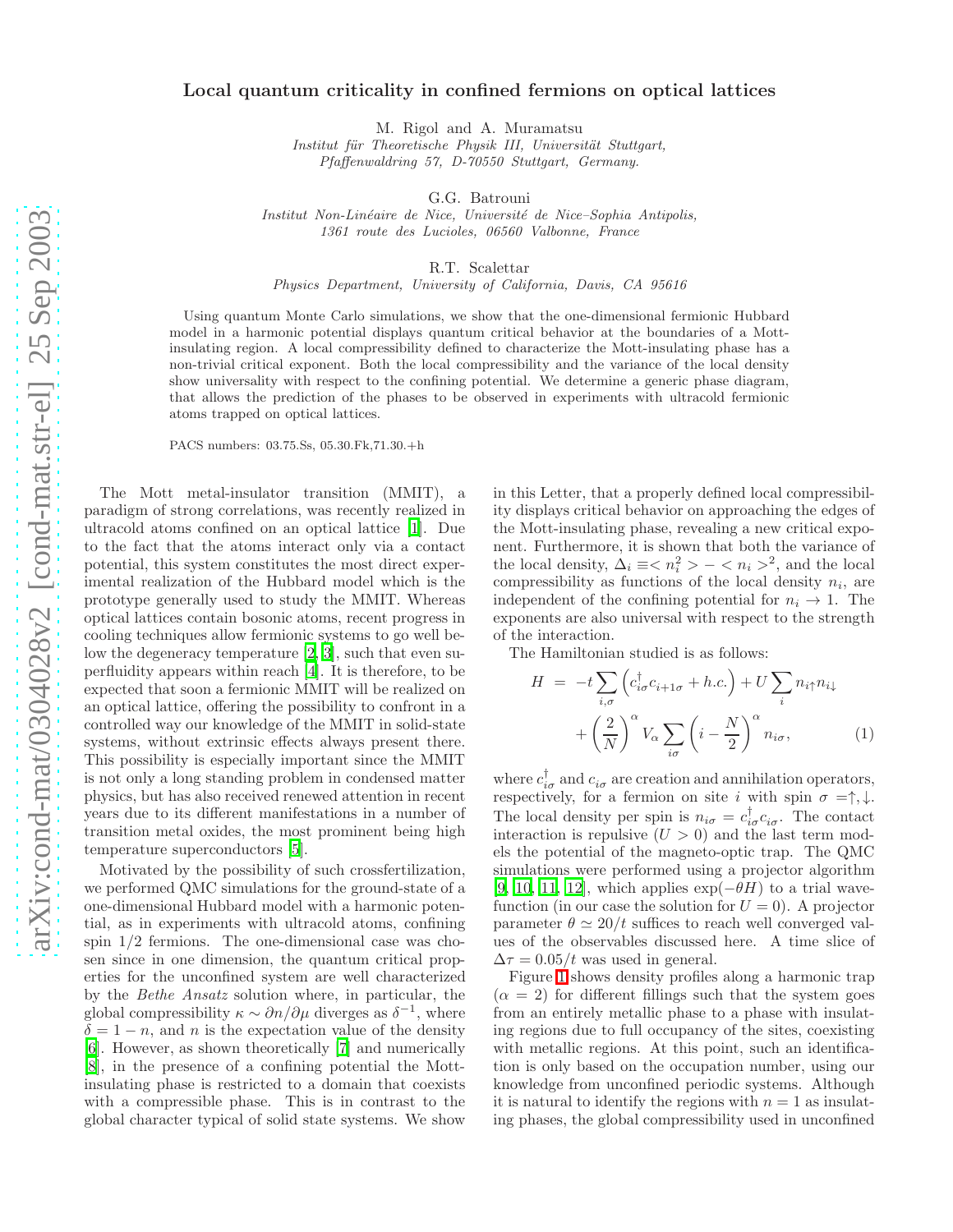systems is not a useful order parameter to characterize the phases due to the coexistence of local compressible regions with incompressible ones. A first quantity that can be used instead is the variance of the site density  $\Delta_i$ , since on entering the Mott-insulating region a suppression of double occupancy should occur, leading to a decrease of the variance.



<span id="page-1-0"></span>FIG. 1: Density profiles along the trap for different fillings. Flat terraces are the Mott insulating regions.

Figure [2](#page-1-1) (a) shows three characteristic density profiles. In all of them,  $U/t = 6$  but depending on the filling  $(N_f)$ and strength of the potential  $V_2$ , we obtain (i) an approximately parabolic density profile, indicating that the whole system is in a metallic phase. (ii) Increasing the number of particles, a Mott-plateau develops in the center of the system, and finally, (iii) with still a higher filling, a new metallic phase develops in the center of the plateau. The potential  $V_2$  was varied in order to obtain well developed phases. The corresponding profiles for the variance  $\Delta$  are shown in Fig[.2\(](#page-1-1)b). In general, a suppression of  $\Delta$  is present in the regions where the density profile shows a plateau. However, although in the region with  $n_i = 1$  the variance is lower than in the regions surrounding it, it does not vanish. Therefore, while the decrease of  $\Delta$  is a signature for the Mott-insulating phase, still a clearer distinction is needed. For this purpose we introduce a local compressibility defined as follows:

<span id="page-1-2"></span>
$$
\kappa_i^l = \sum_{|j| \le l(U)} \chi_{i,i+j} \,, \tag{2}
$$

where  $\chi_{i,j}$  is the density-density correlation function. We take the length scale  $l(U) \simeq b \xi(U)$ , where  $\xi(U)$  is the correlation length given by  $\chi_{i,j}$  in the unconfined system at half filling for the given value of  $U$ . The value of  $b$ is such that  $\kappa^l$  becomes insensitive to the value chosen. In general we have  $b \sim 5 - 10$ , with  $\xi(U) \sim a$  (a is the lattice constant) for the values of  $U$  used here. The local compressibility thus gives the response to a constant shift of the potential over a finite range but over distances larger than  $\xi(U)$  in the periodic, unconfined system. If a region is in a Mott-insulating phase, and hence incompressible, no density response over distances larger than  $\xi$  is expected, leading to  $\kappa_i^l = 0$ . Figure [2\(](#page-1-1)c) shows the

profile along the trap of  $\kappa_i^l$ , where the compressibility becomes zero in the outlying regions, where no particles are present and also where a Mott plateau is present. Therefore, the local compressibility defined here serves as a genuine local order parameter to describe the insulating regions that coexist, in general, with a surrounding metallic zone or even with metallic intrusions, beyond the intuitive pictures on the basis of the density profiles.



<span id="page-1-1"></span>FIG. 2: (a) Density profiles for  $(\triangle)$   $N_f = 30$ ,  $U = 6t$  and  $V_2 = 15t$ , ()  $N_f = 70$ ,  $U = 6t$  and  $V_2 = 6.25t$ , and  $(\nabla)$  $N_f = 74, U = 6t$  and  $V_2 = 7t$ . (b) Variance of the local density (c) Local compressibility  $\kappa^l$  as defined in eq. [\(2\)](#page-1-2).

Now that phases can be characterized quantitatively, we concentrate on the regions where the system goes from one phase to another. Criticality can arise, despite the microscopic spatial size, due to the extension in imaginary time that reaches a thermodynamic limit at  $T = 0$ , very much like the case of the single impurity Kondo problem [\[13](#page-3-12)], where long-range interactions in imaginary time appear for the local degree of freedom as a result of the interaction with the rest of the system. Recent experiments leading to a MMIT [\[1\]](#page-3-0) consider a system with linear dimension  $\sim 65a$ , i.e. still in this microscopic range. An intriguing future question, for both theory and experiment, will be the role of spatial dimension in the critical behavior of systems in the thermodynamic limit.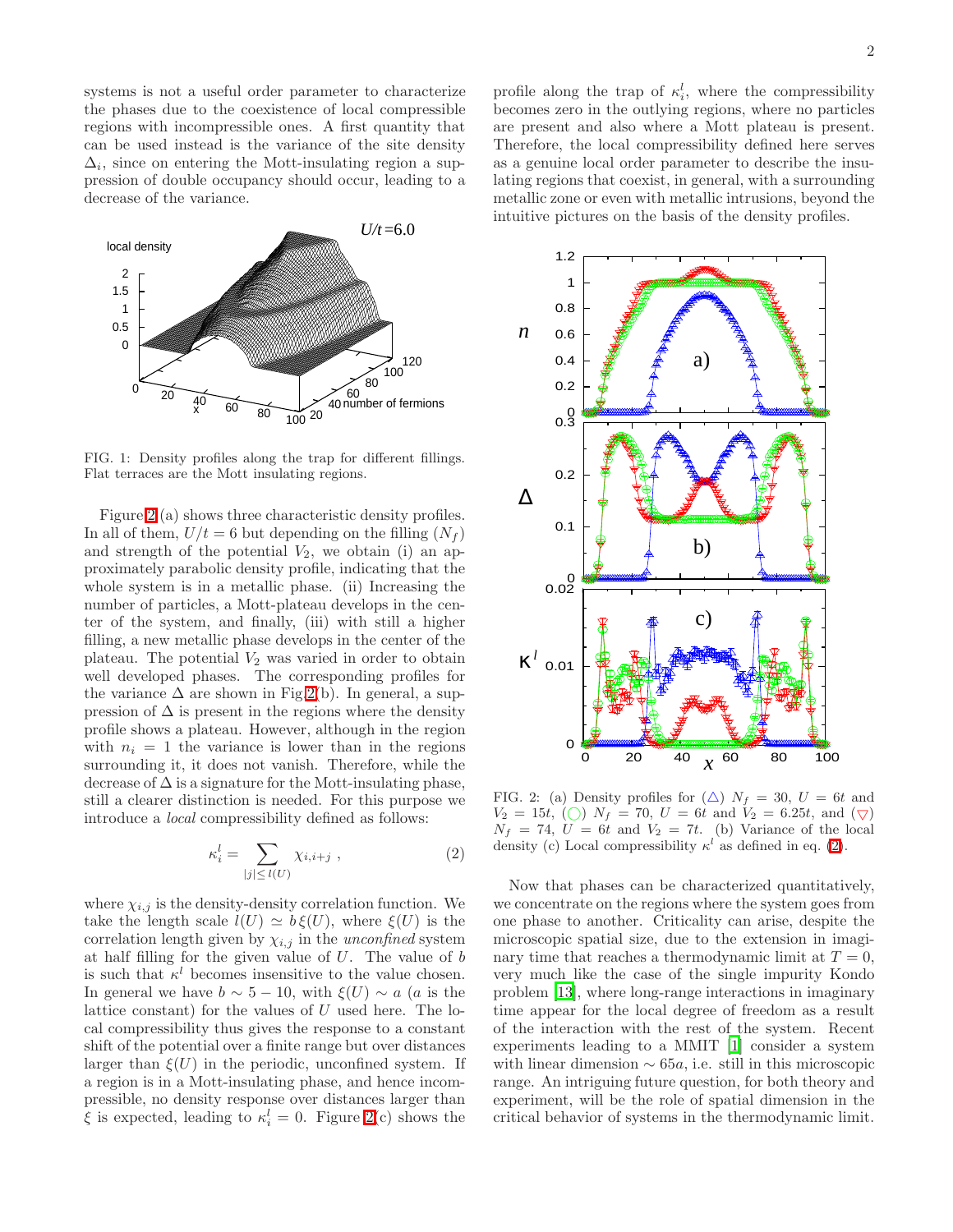Figure [3](#page-2-0) shows the local compressibility vs.  $\delta$  for  $\delta \to 0$ in a double logarithmic plot. A power law  $\kappa^l \sim \delta^{\varpi}$  is obtained, with  $\varpi$  < 1, such that a divergence results in its derivative with respect to  $n$ , showing that critical fluctuations are present in this region. Since the QMC



<span id="page-2-0"></span>FIG. 3: The local compressibility  $\kappa^l$  vs.  $\delta = 1 - n$  at  $\delta \to 0$  for  $(\triangle)$   $N_f = 70$ ,  $U = 8t$  and  $V_2 = 6.25t$ ;  $(\nabla)$   $N_f = 70$ ,  $U = 6t$ and  $V_2 = 6.25t$ ; (O)  $N_f = 72$ ,  $U = 6t$  and a quartic potential with  $V_4 = 6.25t$ ; ( $\Diamond$ ) unconfined periodic system with  $U = 6t$ . Inset: Dependence of the critical exponent  $\varpi$  on  $\Delta \tau^2$ .

simulation is affected by systematic errors due to discretization in imaginary time, it is important to consider the limit  $\Delta \tau \rightarrow 0$  in determining the critical exponent. The inset in Fig. [3](#page-2-0) shows such an extrapolation leading to  $\varpi \simeq 0.68 - 0.78$ . At this point we should remark that the presence of the harmonic potential allows the determination of the density dependence of various quantities with unprecedented detail on feasible system sizes as opposed to unconfined periodic systems, where systems with  $10^3 - 10^4$  sites would be necessary to allow for similar variations in density. In addition to the power law behavior, Fig. [3](#page-2-0) shows that for  $\delta \to 0$ , the local compressibility of systems with a harmonic potential but different strengths of the interaction or even with a quartic confining potential, collapse on the same curve. Hence, universal behavior as expected for critical phenomena is observed also in this case. This fact is particularly important with regard to experiments, since it implies that the observation of criticality should be possible for realistic confining potentials, and not only restricted to perfect harmonic ones, as usually used in theoretical calculations. However, Fig. [3](#page-2-0) shows also that the unconfined case departs from all the others. Up to the largest systems we simulated (400 sites), we observe an increasing slope rather than the power law of the confined systems.

Having shown that the local compressibility displays universality on approaching a Mott-insulating region, we consider the variance  $\Delta$  as a function of the density n for various values of  $U$  and different confining potentials. Figure [4](#page-2-1) shows  $\Delta$  vs. n for a variety of systems, where not only the number of particles and the size of the system are changed, but also different forms of the confining potential were used. Here we considered a harmonic potential, a quartic one, and a superposition of a harmonic, a cubic and a quartic one, such that even reflection symmetry

across the center of the system is broken. It appears at first glance that the data can only be distinguished by the strength of the interaction  $U$ , showing that the variance is rather insensitive to the form of the potential. The different insets, however, show that a close examination leads to the conclusion that only near  $n = 1$  and only in the situations where at  $n = 1$  a Mott-insulator exists, universality sets in. The inset for n around 0.6 and



<span id="page-2-1"></span>FIG. 4: a) Variance  $\Delta$  vs. n for  $\textcircled{()}$  harmonic potential  $V_2 = 6.25t$  with  $N = 100$ ; ( $\triangle$ ) quartic potential  $V_4 = 15.82t$ with  $N = 150$ ;  $(\nabla)$  harmonic potential  $V_2 = 10t +$  cubic  $V_3 = 2.5t +$  quartic  $V_4 = 7.5t$  with  $N = 50$ ; and (full line) unconfined periodic potential with  $N = 102$  sites. The curves correspond from top to bottom to  $U/t = 0, 2, 4, 8$ . For a discussion of the insets, see text.

 $U = 8t$ , shows that the unconfined system has different variance from the others albeit very close on a raw scale. This difference is well beyond the error bars. Also the inset around  $n = 1$  and for  $U = 4t$ , shows that systems that do not form a Mott insulating phase in spite of reaching a density  $n = 1$ , have a different variance from those having a Mott-insulator. The features above show that even a very local quantity like the variance cannot be accurately described using a local density approximation (Thomas-Fermi) [\[14\]](#page-3-13), and can lead to even qualitatively wrong results, as for  $U = 4t$  and  $n = 1$ , where such an approximation would predict a Mott-insulator instead of a metal as in our simulations. Only the case where all systems have a Mott-insulating phase at  $n = 1$   $(U = 8t)$ , shows universal behavior independent of the potential, a universality that encompasses also the unconfined systems. For the unconfined system, the behavior of the variance can be examined with Bethe-Ansatz [\[15](#page-3-14)] in the limit  $\delta \to 0$ . In this limit and to leading order in  $\delta$ , the ground state energy is given by [\[16\]](#page-3-15)  $E_0(\delta)/N - E_0(\delta = 0)/N \propto \delta$ , such that the double occupancy, which can be obtained as the derivative of the ground-state energy with respect to U, will also converge as  $\delta$  towards its value at half-filling. Such behavior is also obtained in our case as shown by the inset at  $n = 1$   $(U = 8t)$  in Fig. [4.](#page-2-1) Detailed data for the variance close to  $n = 1$  will be presented elsewhere.